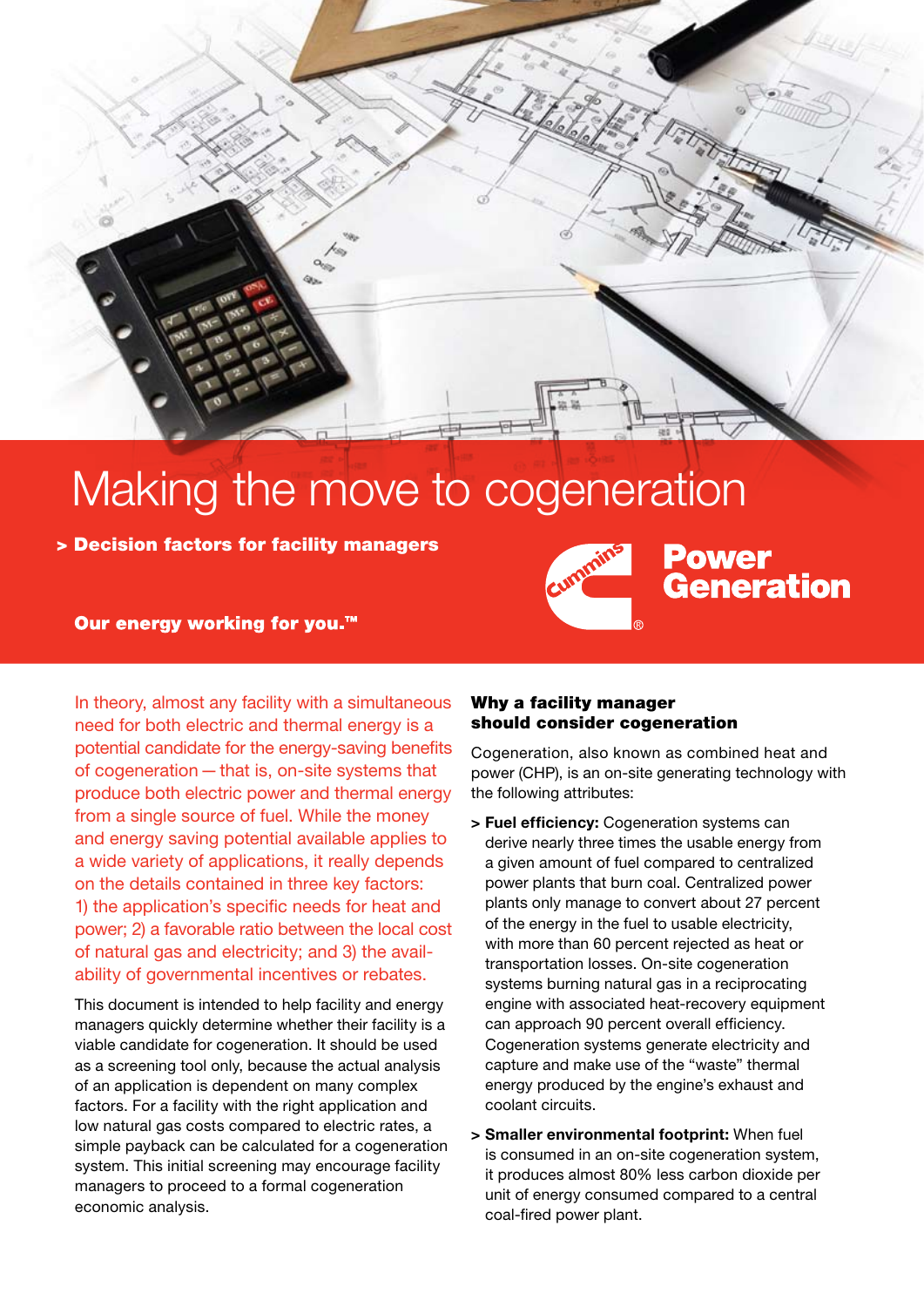In addition, because the cogeneration system burns clean natural gas, much of the NOx and virtually all particulate emissions associated with centralized power plants are also eliminated.

**> Financial savings:** The efficiency of cogeneration can also produce big savings in utility bills—just how much can be saved depends on the particular characteristics of the application, the local cost of natural gas and the local cost of electricity. Special governmental financial incentives and "carbon credits," where available, can also play an important part in helping to make a cogeneration system financially viable.

There are three key factors that contribute to cogeneration systems delivering energy cost savings, reliability and a sufficiently attractive return on investment (ROI). The key economic factors include:

- 1. A favorable ratio between the local cost of natural gas and the cost of electricity.
- 2. A simultaneous base-load need with at least 300 kw of electricity and about 1 gigajoule/hour (293 kWh) of thermal energy.
- 3. Eligibility for government incentives and rebates.







**Some types of facilities are ideally suited to exploit the energy and money saving potential in cogeneration. Industrial facilities include:**

| Animal feed processing | Paper mills                 |
|------------------------|-----------------------------|
| Chemical processing    | Petroleum and coal products |
| Food processing        | <b>Pharmaceuticals</b>      |
| Manufacturing          | Wood products               |

### **These commercial facilities are also good candidates for cogeneration:**

| Commercial bakeries         | Hotels and resorts      |
|-----------------------------|-------------------------|
| Data centers                | Ice rinks               |
| Greenhouses                 | Large office complexes  |
| Health clubs and spas       | Refrigerated warehouses |
| Hospitals and nursing homes | Swimming pools          |

## **Large governmental infrastructure projects include:**

## **Airports** Government facilities

Landfills and solid waste digesters **Prisons** 

Schools and universities

Water and wastewater treatment

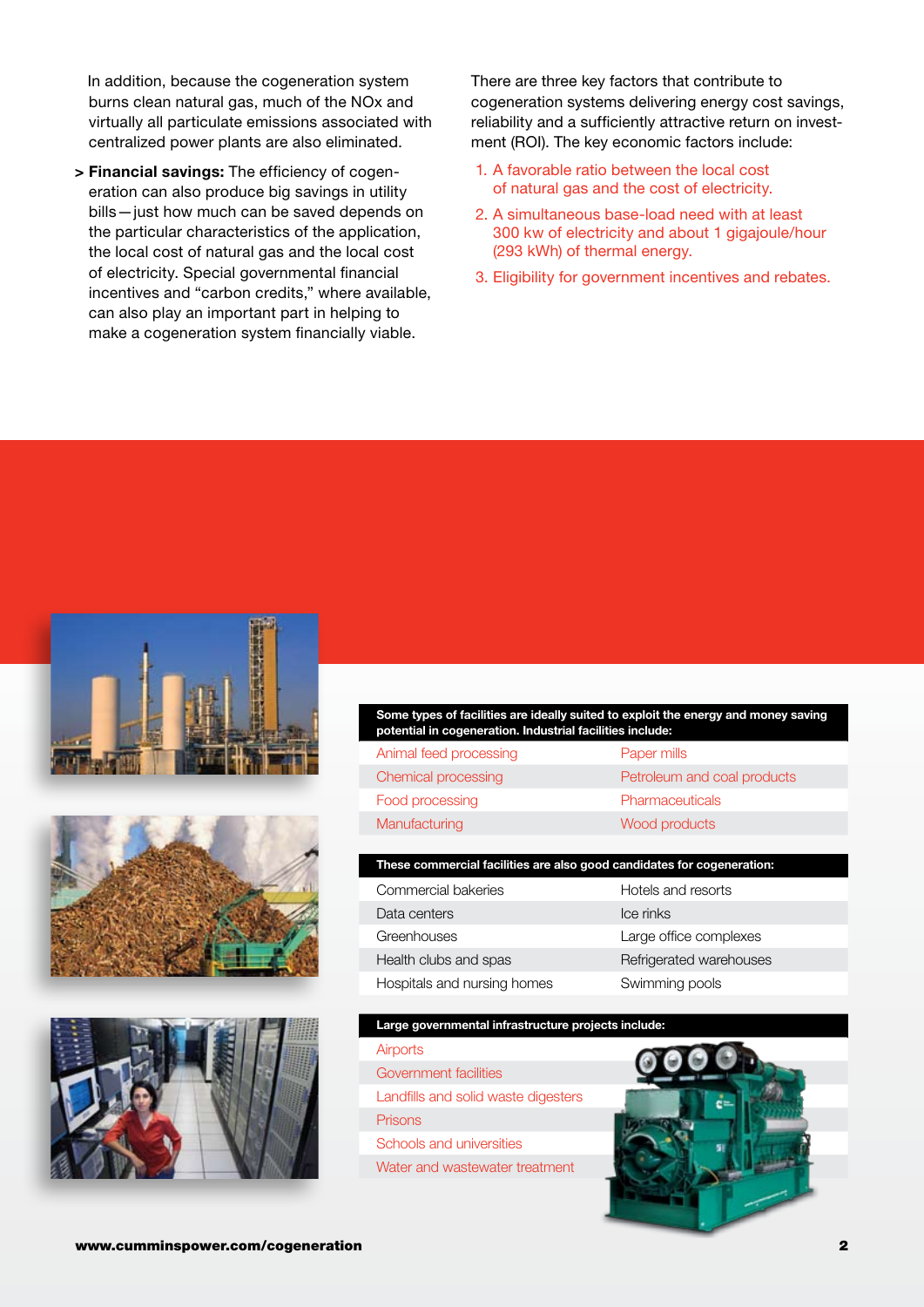### **Gas-electricity cost ratio**

This ratio, also known as the "spark spread," is equal to the local cost of electricity minus the local cost of natural gas on an equivalent kWh or MMBtu basis. Spark spread describes the financial 1.

leverage that occurs when one energy source is more economical than another. When the cost of electricity is high and the cost of natural gas is low in relative terms, facility managers can lower overall energy costs by displacing high electric utility costs with electricity generated on-site using natural gas. The larger this price differential, the more economically viable the cogeneration system is likely to be and to provide an ROI that is sufficient to justify installation.

### **Need for electric and thermal power**

To reap the economic benefits from a cogeneration system, there must be an on-site need for both electric and thermal energy. The thermal loads can be for hot air, hot water, steam, chilled water or ice. The thermal 2.

energy can be either used directly or if the thermal loads are not simultaneous to the electric loads a thermal storage system can be included such as a hot water tank or ice storage. An example may be heating a water tank during the day and using the hot water at night for building heat.

## Key factors affecting economic viability

Geography can play a significant role in spark spread. In some parts of the world, the cost of electricity is nearly equivalent to the cost of natural gas, and on-site cogeneration systems provide little or no economic advantage. (They almost always produce an environmental advantage by conserving energy resources and reducing both air pollutants and greenhouse gases.) However, many regions do exhibit a large enough spark spread to make cogeneration attractive and practical.

### **Government incentives and rebates**

Where available, government incentives and rebates can play a significant role in making cogeneration economically viable. Presently in the UK and much of Europe, government subsidies and carbon 3.

reduction programs are a prime driver of cogeneration installations. These incentives can take the form of cash rebates or of environmental carbon credits that may be traded on the open market where one ton of CO2 reduction equals one carbon credit. These incentives vary widely in availability and amount. It is best to check with local regulatory and governmental authorities regarding cogeneration system incentives and rebates.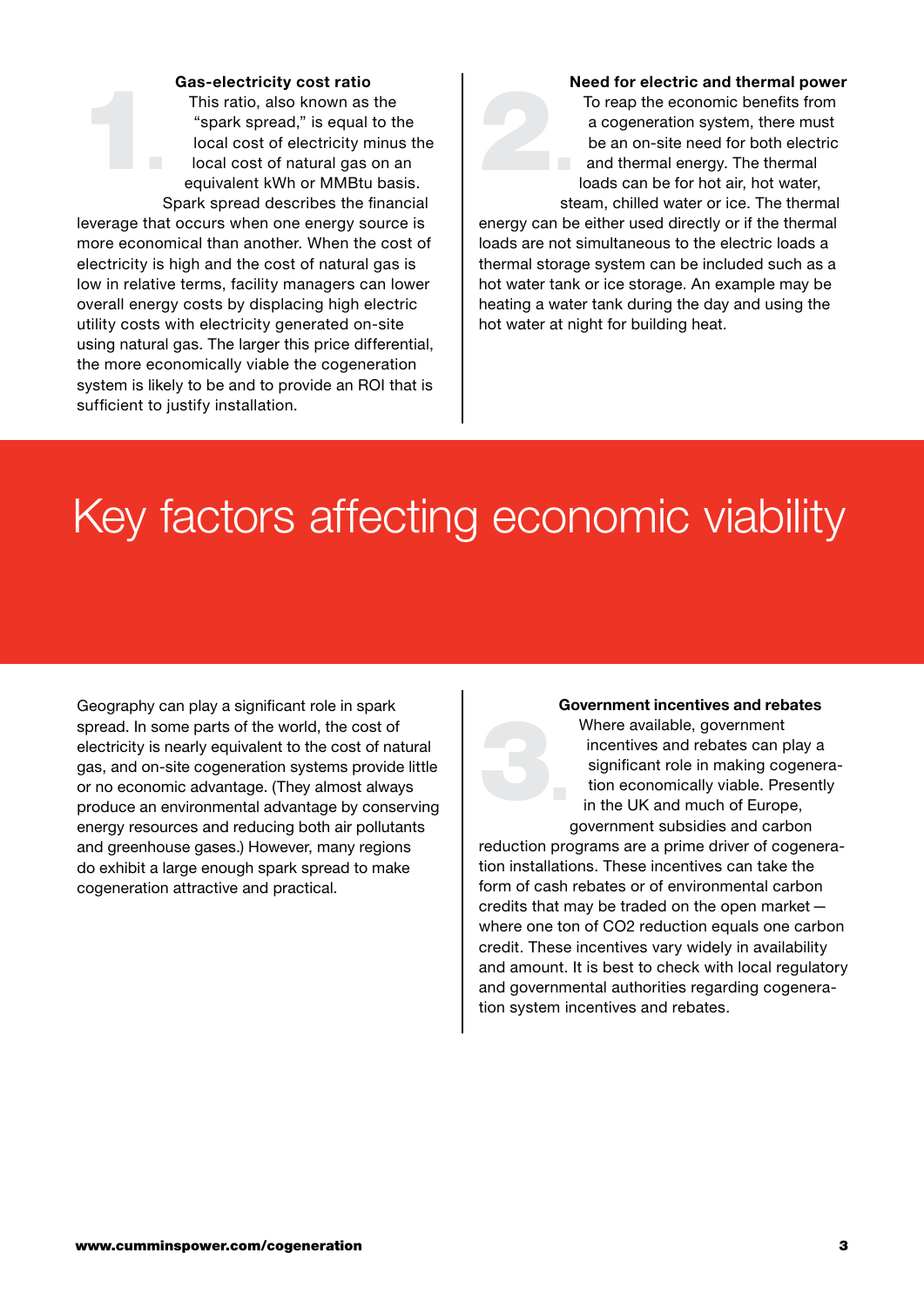## Figuring a simple payback

If an end-user has a sufficient base-load need for both electric and thermal energy, the following information can be useful for determining a simple payback. The first step is to determine the total cost of electricity at the point of use. This total cost can be determined by the following formula:

## Total electric cost =  $\frac{[DC \times MD \times 12] + [EC \times AE]}{2}$ **AE**

**DC = Monthly demand charges in £/kW**

- **MD = Monthly demand in kW**
- **EC = Average annual cost of energy in £/kWh**
- **AE = Annual electric use in kWh**

Second, determine the end-user's average cost for natural gas at the facility site. Gas prices are usually quoted in £/therm or £/gigajoules. One megajoule is equal to 9.5 therms.

Use these costs for electricity and natural gas with the following payback chart. By cross-referencing the cost of natural gas and the price of electricity, the chart will indicate the number of years it will take to pay back the cost of the cogeneration system. Thereafter, the cogeneration system will provide significant energy savings and environmental benefits. Many other factors can affect the payback period. Therefore, this chart should only be used as a screening device. A favorable result may indicate a reason to do a more thorough feasibility study.

| <b>CHP Payback</b><br><b>Calculator</b> |       | Electricity (£/kWh) |           |       |       |       |       |       |       |       |       |       |
|-----------------------------------------|-------|---------------------|-----------|-------|-------|-------|-------|-------|-------|-------|-------|-------|
|                                         |       | 0.045               | 0.050     | 0.055 | 0.060 | 0.065 | 0.070 | 0.075 | 0.080 | 0.085 | 0.090 | 0.095 |
| gajoules                                | 13702 | $-28.57$            | $-539.27$ | 31.96 | 15.52 | 10.25 | 7.65  | 6.10  | 5.08  | 4.34  | 3.80  | 3.37  |
|                                         | 13491 | $-32.04$            | 517.80    | 28.51 | 14.66 | 9.86  | 7.43  | 5.96  | 4.98  | 4.27  | 3.74  | 3.33  |
|                                         | 13280 | $-36.46$            | 174.92    | 25.73 | 13.89 | 9.51  | 7.23  | 5.83  | 4.89  | 4.21  | 3.69  | 3.29  |
|                                         | 13070 | $-42.29$            | 105.24    | 23.45 | 13.19 | 9.18  | 7.04  | 5.71  | 4.80  | 4.14  | 3.64  | 3.25  |
|                                         | 12859 | $-50.36$            | 75.26     | 21.54 | 12.57 | 8.87  | 6.86  | 5.59  | 4.71  | 4.06  | 3.59  | 3.21  |
|                                         | 12648 | $-62.22$            | 58.57     | 19.91 | 12.00 | 8.58  | 6.68  | 5.47  | 4.63  | 4.04  | 3.54  | 3.17  |
|                                         | 12437 | $-81.39$            | 47.94     | 18.52 | 11.47 | 8.31  | 6.52  | 5.36  | 4.56  | 3.95  | 3.50  | 3.13  |
|                                         | 12226 | $-117.63$           | 40.58     | 17.30 | 11.00 | 8.06  | 6.36  | 5.25  | 4.47  | 3.90  | 3.45  | 3.10  |
|                                         | 12015 | $-212.06$           | 35.17     | 16.24 | 10.56 | 7.82  | 6.21  | 5.15  | 4.40  | 3.84  | 3.41  | 3.06  |
|                                         | 11804 | -1075.23            | 31.04     | 15.30 | 10.15 | 7.60  | 6.07  | 5.05  | 4.33  | 3.78  | 3.36  | 3.03  |
|                                         | 11593 | 350.19              | 27.78     | 14.46 | 9.78  | 7.38  | 5.93  | 4.96  | 4.26  | 3.73  | 3.32  | 2.99  |
|                                         | 11382 | 15.58               | 25.13     | 13.71 | 9.43  | 7.18  | 5.80  | 4.87  | 4.19  | 3.68  | 3.28  | 2.96  |
|                                         | 11171 | 95.91               | 22.95     | 13.03 | 9.10  | 6.99  | 5.68  | 4.78  | 4.12  | 3.63  | 3.24  | 2.92  |
|                                         | 10960 | 70.36               | 21.12     | 12.42 | 8.80  | 6.81  | 5.56  | 4.69  | 4.06  | 3.58  | 3.20  | 2.89  |
|                                         | 10749 | 55.56               | 19.55     | 11.86 | 8.52  | 6.64  | 5.44  | 4.61  | 4.00  | 3.53  | 3.16  | 2.86  |
|                                         | 10538 | 45.91               | 18.21     | 11.35 | 8.25  | 6.48  | 5.33  | 4.53  | 3.94  | 3.48  | 3.12  | 2.83  |
|                                         | 10327 | 39.11               | 17.03     | 10.89 | 8.00  | 6.32  | 5.23  | 4.46  | 3.88  | 3.44  | 3.09  | 2.80  |
|                                         | 10116 | 34.07               | 16.00     | 10.46 | 7.76  | 6.18  | 5.13  | 4.38  | 3.83  | 3.40  | 3.05  | 2.77  |
|                                         | 9905  | 30.17               | 15.09     | 10.06 | 7.54  | 6.03  | 5.03  | 4.31  | 3.77  | 3.35  | 3.02  | 2.74  |
|                                         | 9694  | 27.06               | 14.27     | 9.69  | 7.33  | 5.90  | 4.93  | 4.24  | 3.72  | 3.31  | 2.98  | 2.71  |
|                                         | 9486  | 24.56               | 13.54     | 9.35  | 7.14  | 8.77  | 4.84  | 4.17  | 3.67  | 3.27  | 2.95  | 2.69  |
|                                         | 9275  | 22.47               | 12.88     | 9.03  | 6.95  | 5.65  | 4.76  | 4.11  | 3.62  | 3.23  | 2.92  | 2.66  |
|                                         | 9064  | 20.71               | 12.28     | 8.73  | 6.77  | 5.53  | 4.67  | 4.05  | 3.57  | 3.19  | 2.89  | 2.63  |
|                                         | 8852  | 19.21               | 11.74     | 8.45  | 6.60  | 5.42  | 4.59  | 3.98  | 3.52  | 3.15  | 2.85  | 2.61  |
|                                         | 8642  | 17.90               | 11.24     | 8.19  | 6.44  | 5.31  | 4.51  | 3.93  | 3.47  | 3.12  | 2.82  | 2.58  |
|                                         | 8431  | 16.77               | 10.78     | 7.94  | 6.29  | 5.20  | 4.44  | 3.87  | 3.43  | 3.08  | 2.79  | 2.56  |
|                                         | 8220  | 15.77               | 10.36     | 7.71  | 6.14  | 5.10  | 4.36  | 3.81  | 3.38  | 3.04  | 2.76  | 2.53  |
|                                         | 8009  | 14.88               | 9.96      | 7.49  | 6.00  | 5.01  | 4.29  | 3.76  | 3.34  | 3.01  | 2.74  | 2.51  |
|                                         | 7798  | 14.09               | 9.60      | 7.28  | 8.87  | 4.91  | 4.22  | 3.71  | 3.30  | 2.97  | 2.71  | 2.48  |
|                                         | 7587  | 14.09               | 9.24      | 7.07  | 8.74  | 4.83  | 4.15  | 3.66  | 3.26  | 2.94  | 2.68  | 2.45  |
|                                         | 7376  | 14.09               | 8.88      | 6.86  | 8.61  | 4.75  | 4.08  | 3.61  | 3.22  | 2.91  | 2.65  | 2.42  |

Negative payback Payback period of

£/Me

10 years or more

Payback from 5 to 10 years—application could be viable with incentives, carbon credits or rebates

Payback in less than 5 years—an ideal candidate for cogeneration

NOTE: This chart should only be used for initial screening. Each application should be analyzed on an individual basis.

1. Installed 1250 kW cogeneration unit

2. Installation costs based on £850/kW for engine, generator set and heat recovery equipment 3. Payback is listed in years

- 4. Operation and maintenance are included 5. No local, state or federal incentives or rebates are included 6. No financing costs are included
-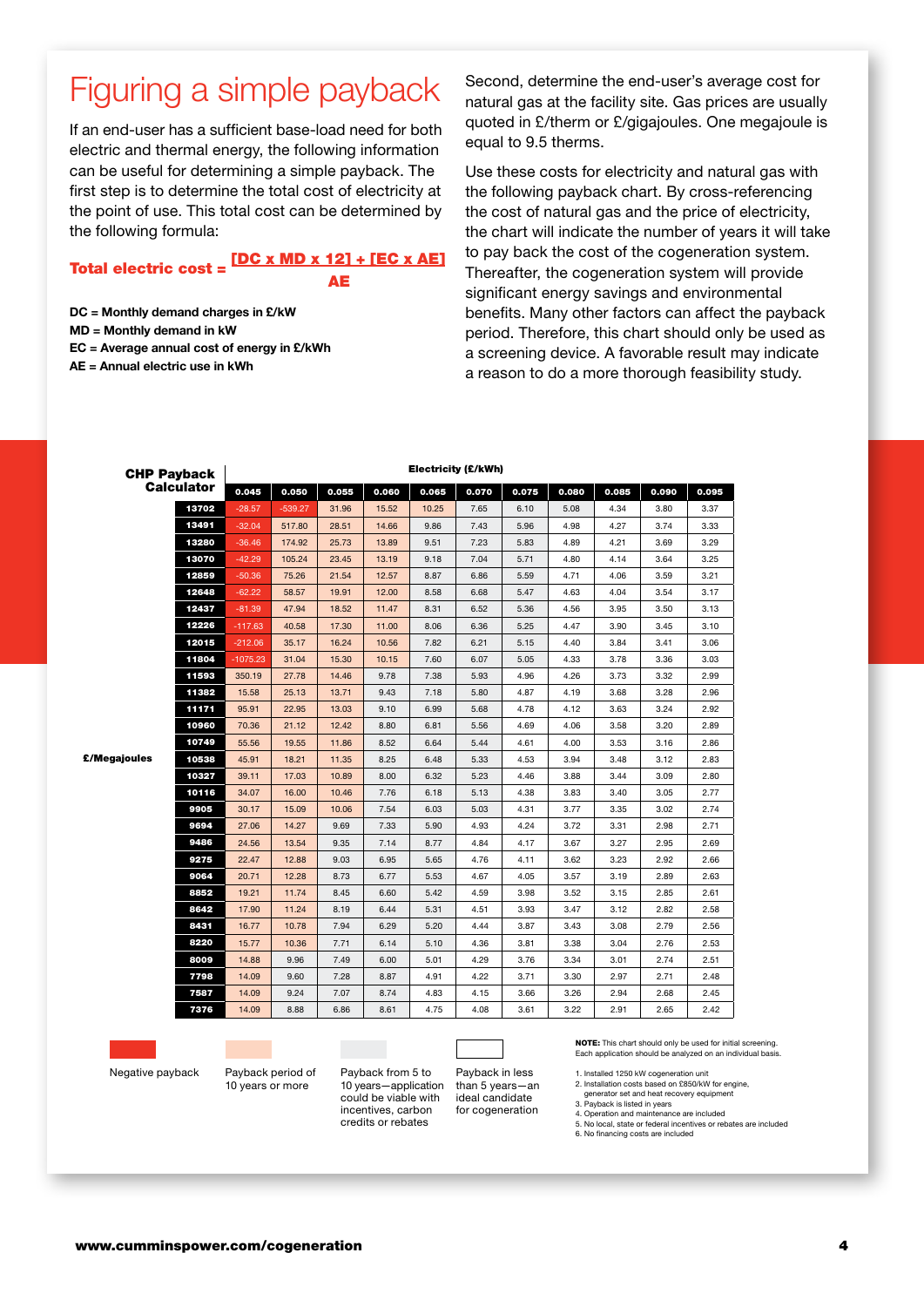## Sizing cogeneration to electric and thermal base loads

In most facilities, the demand for electricity and thermal power varies by time of day and season. A factory or commercial facility will have a particular load profile that will reflect the facility's use of electricity over time. Likewise, thermal energy needs will vary during the day and also with the seasons. Air conditioning loads peak in the summer months, and heating needs peak in the winter. Thermal energy used for industrial processing will also vary by time of day. By tracking your electricity and thermal energy demands over time, an end-user will be able to determine the base loads.

Cogeneration systems are typically designed to provide only a portion of total electric and thermal needs. This portion is usually equal to the base-load energy needs for your facility. The peak energy needs will still need to be supplied by your electric utility and on-site boilers or furnaces.



# Cost calculations

| <b>Total installed CHP system</b><br>cost at £850/kW              | £1,065,000 |  |  |  |
|-------------------------------------------------------------------|------------|--|--|--|
| Projected annual electric savings                                 | £225,000   |  |  |  |
| Generator set operating costs<br>(including fuel and maintenance) | £525,000   |  |  |  |
| Payback period                                                    | 4.72 years |  |  |  |
| Internal rate of return (IRR)                                     | 22%        |  |  |  |

## Environmental savings

By displacing power generated by coal-burning utilities, this cogeneration system delivers significant reductions in greenhouse gas emissions in addition to energy savings.

| Nitrogen oxide (NOx) reduction | 11.03 tons/year |
|--------------------------------|-----------------|
| Sulfur dioxide (SO2) reduction | 31.46 tons/year |
| Carbon dioxide (CO2) reduction | 3,355 tons/year |

\*Equal to planting 280 hectares of new forest or removing 554 automobiles.

You can see from the figures that an on-site generator set that produces both electricity and thermal energy can cut total energy expenditures and greenhouse gas emissions by a significant amount.

In this example, the CHP system will pay for itself in less than five years, and will provide annual positive cash flow for the facility.

## Taking the next step

By using the preceding information, tables, examples and guides, facility managers should now have a good idea if cogeneration has the potential to deliver energy cost savings and operational and environmental benefits.

Cogeneration systems from Cummins Power Generation can help:

- Reduce a facility's energy and operating costs
- Gain a competitive advantage over the competition
- Improve power quality and reliability
- Reduce a facility's carbon footprint and demonstrate corporate responsibility by operating in an environmentally friendly manner
- Provide standby generation

The next step is to contact a Cummins Power Generation energy advisor for a detailed concept outline and budgetary proposal.